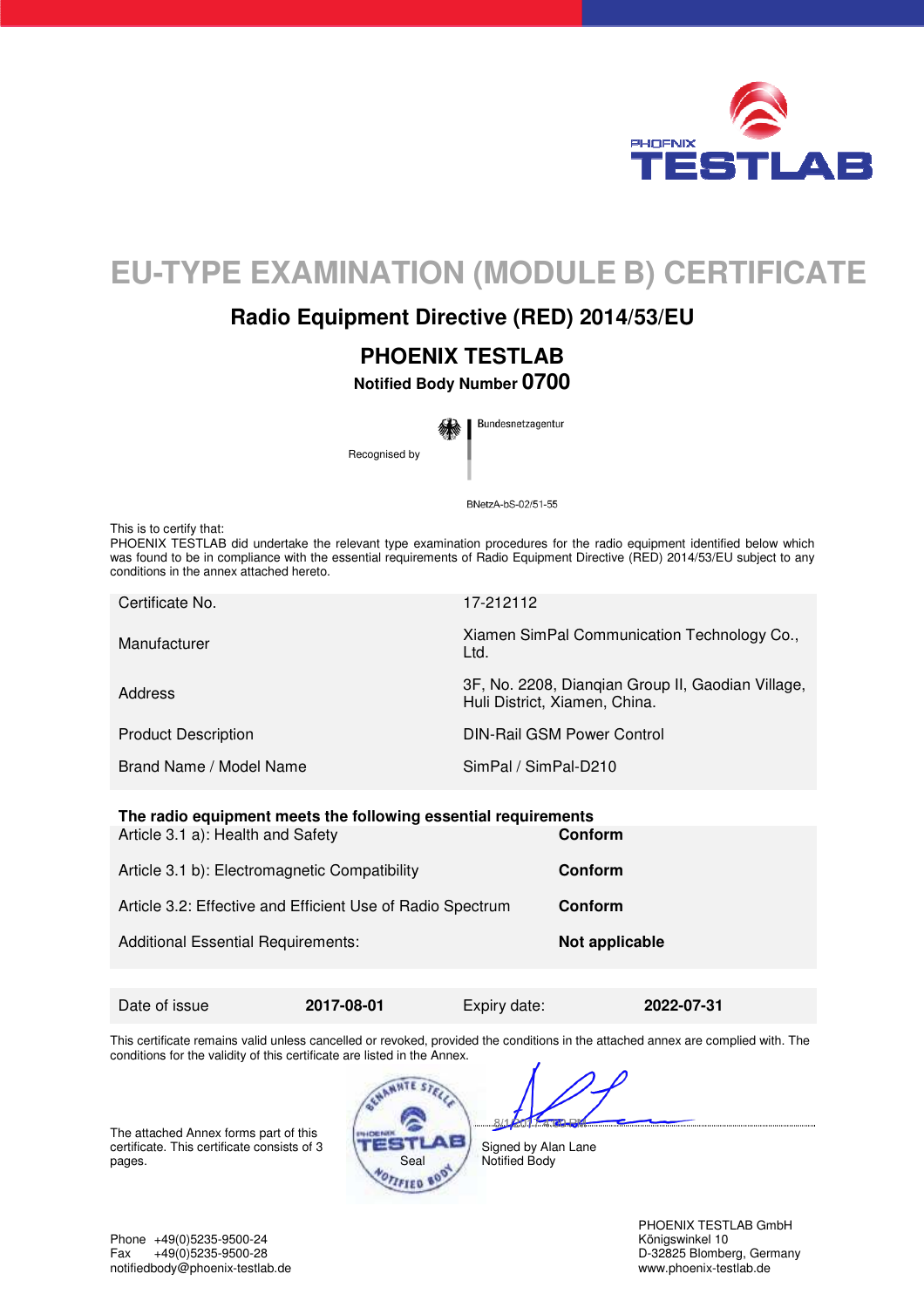### **Annex**

#### **Technical description**

| GSM 900 / DCS 1800 MHz |
|------------------------|
| Max. 2W / Max. 1W      |
| SIMPAL-D210-V0.3       |
| D210-ENG(20161117)     |
|                        |

#### **System Components**

-- --

#### **Optional Components**

-- --

#### **Approval documentation**

| External / Internal Photos                                               | Technical Construction File, 20 pages   |
|--------------------------------------------------------------------------|-----------------------------------------|
| User Manual                                                              | User Manual, 3 pages                    |
| <b>Block Diagram</b>                                                     | Technical Construction File, 20 pages   |
| Circuit Diagram                                                          | Provided, 4 / 3 pages                   |
| <b>Operational Description</b>                                           | Technical Construction File, 20 pages   |
| <b>PCB Layout</b>                                                        | Provided, 6 / 1 pages                   |
| Parts Placement                                                          | Included in Layout                      |
| Parts List                                                               | Provided, 4 / 1 pages                   |
| <b>EU Declaration of Conformity</b>                                      | 2 pages, June 15, 2017                  |
| <b>Explanation of compliance</b><br>Article $10(2)$ and Article $10(10)$ | Description in the User Manual          |
| <b>Further Documents</b>                                                 | Risk Assessment, 7 pages, June 15, 2017 |